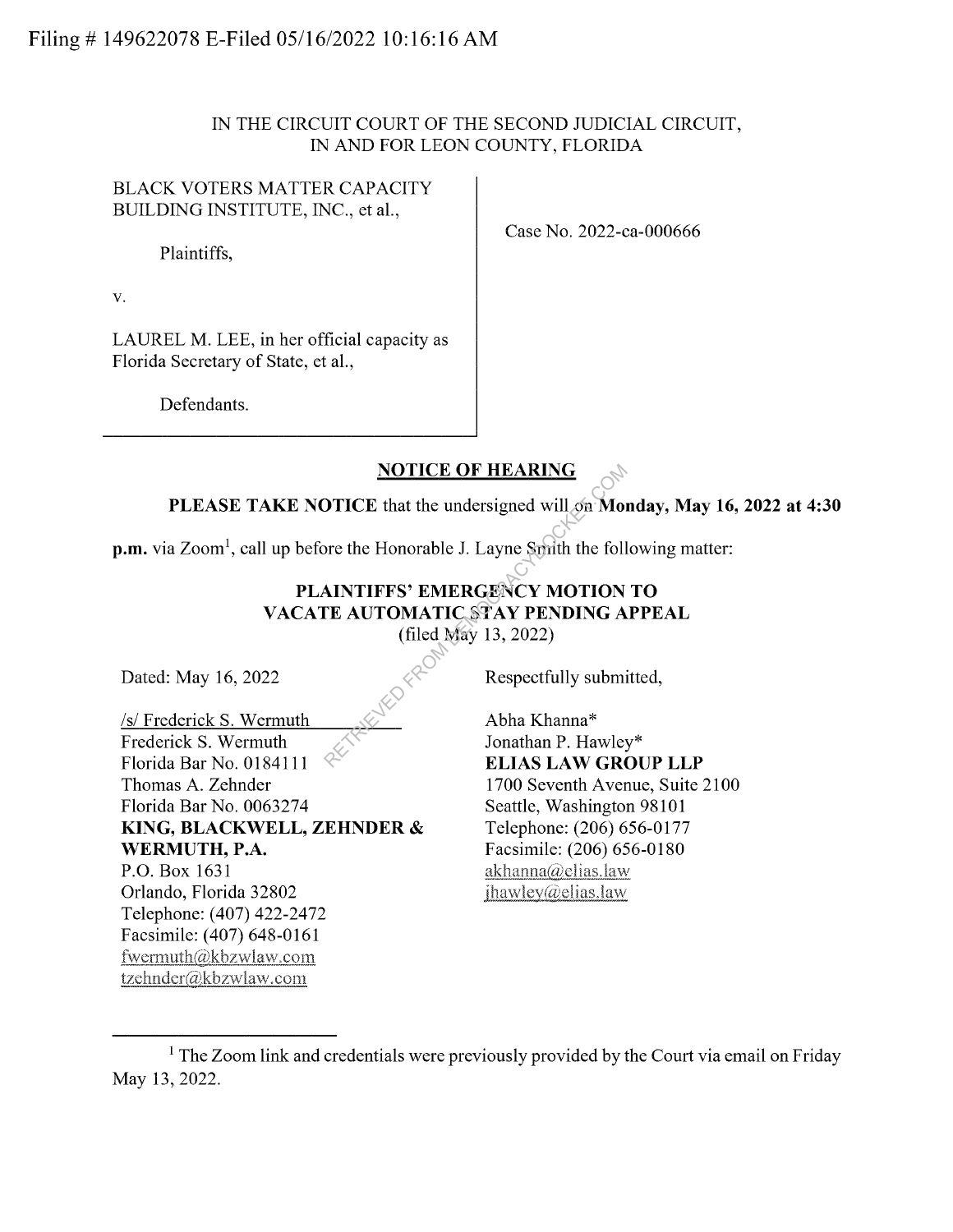#### John M. Devaney+ **PERKINS COIE LLP**  700 Thirteenth Street N.W., Suite 600 Washington, D.C. 20005 Telephone: (202) 654-6200 Facsimile: (202) 654-6211 idevaney@perkinscoie.com

Christina A. Ford Florida Bar No. 1011634 Joseph N. Posimato+ Graham W. White\* **ELIAS LAW GROUP LLP**  10 G Street NE, Suite 600 Washington, D.C. 20002 Phone: (202) 968-4490 Facsimile: (202) 968-4498 cford@elias.law  $iposimato$ ( $Q$ elias.law gwhite@elias.law

*Counsel for Plaintiffs* 

+ *Admitted Pro hac vice*  \* *Pro hac vice application forthcoming* 

## **CERTIFICATE OF SERVICE**

I HEREBY CERTIFY that on May 16, 2022 I electronically filed the foregoing using the

State of Florida ePortal Filing System, which will serve an electronic copy to counsel in the Service

List below.

/s/ Frederick S. Wermuth Frederick S. Wermuth Florida Bar No. 0184111 Pro hac vice applies<br>
Y that on May 16, 2022 I electronically<br>
g System, which will serve an electronic comparison<br>
System, which will serve an electronic comparison<br>
Florida Bar No. 018<br>
Counsel for Plainting

*Counsel for Plaintiffs* 

cc: Judicial Assistant Phipps Reporting

**IF YOU ARE A PERSON WITH A DISABILITY WHO NEEDS ANY ACCOMMODATIONS IN ORDER TO PARTICIPATE IN THIS PROCEEDING, YOU ARE ENTITLED, AT NO COST TO YOU, TO THE PROVISION OF CERTAIN ASSISTANCE. PLEASE CONTACT THE ADA COORDINATOR, HUMAN RESOURCES, LEON COUNTY COURTHOUSE, 301 S. MONROE STREET, TALLAHASSEE, FLORIDA (850) 606-4400, AT LEAST 7 DAYS BEFORE YOUR SCHEDULED COURT APPEARANCE, OR IMMEDIATELY UPON RECEIVING THIS COURT NOTIFICATION. IF THE TIME BEFORE THE SCHEDULED**